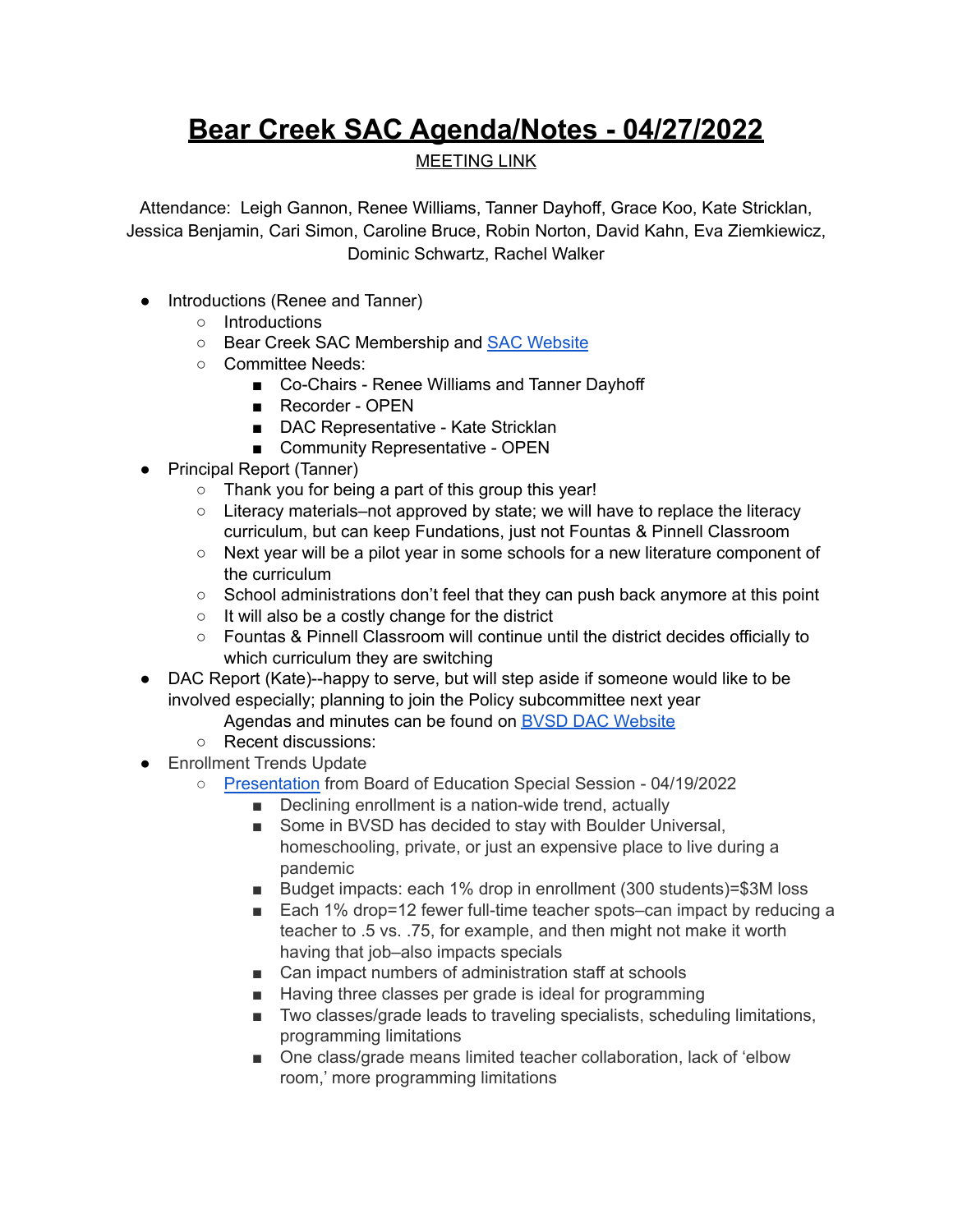- Multi-grades in one class creates yearly change and complex planning for teachers
- School choice (open enrollment) definitely impacts the situation
- Next steps: Stakeholder Engagement–Working Group is being created for next year
- Unified [Improvement](https://drive.google.com/file/d/1DFxT5BzQMAbohncBtzE56PAt3gQgDDC2/view?usp=sharing) Plan Update
	- Current Focus Reading
		- Great growth, achievement keeps ticking up  $(~88\%$  on grade level)
			- Cari: curious to learn how many of the 88% are reading above grade level
		- K-3 READ Plans >1%.
	- Future Focus Math

----------

■ Differentiation for Struggling AND High Performing Students

-------------------------------------------------------------------------------------------------------------------------------

SAC Responsibilities: Colorado State Statute [22-11-402](http://www.lpdirect.net/casb/crs/22-11-402.html) and BVSD policies [AE](https://www.bvsd.org/about/board-of-education/policies/policy/~board/a-policies/post/ae-accountabilitycommitment-to-accomplishment) and [AE-R](https://www.bvsd.org/about/board-of-education/policies/policy/~board/a-policies/post/ae-r-accountabilitycommitment-to-accomplishment-regulation) established SAC powers and duties. SAC responsibilities include the following:

- Recommending to the principal of the school priorities for spending school moneys, including federal funds, where applicable;
- Making recommendations to the principal of the school and the superintendent concerning preparation of a school Performance or Improvement plan, if either type of plan is required;
- Meeting a least quarterly to discuss whether school leadership, personnel, and infrastructure are advancing or impeding implementation of the public school's Performance, Improvement, Priority Improvement, or Turnaround plan, whichever is applicable, and other progress pertinent to the public school's accreditation contract;
- Providing input and recommendations to the DAC and district administration, on an advisory basis, concerning principal development plans and evaluations;
- Publicizing opportunities to serve and soliciting parents to serve on the SAC
- Assisting the district in implementing at the school level the district's family engagement policy; and
- Assisting school personnel to increase family engagement with teachers, including family engagement in creating READ plans, Individual Career and Academic Plans, and plans to address habitual truancy.

- Excerpt taken from the Colorado Department of Education - District Accountability Handbook, (Fall 2018)

SAC Membership: Each school is responsible for establishing a School Accountability Committee (SAC). Colorado State Statute [22-11-401](http://www.lpdirect.net/casb/crs/22-11-401.html) and BVSD policy [\(AE-R](https://www.bvsd.org/about/board-of-education/policies/policy/~board/a-policies/post/ae-r-accountabilitycommitment-to-accomplishment-regulation)) determine membership requirements. Each SAC should consist of at least the following seven members:

- The principal of the school or the principal's designee;
- At least one teacher who provides instruction in the school;